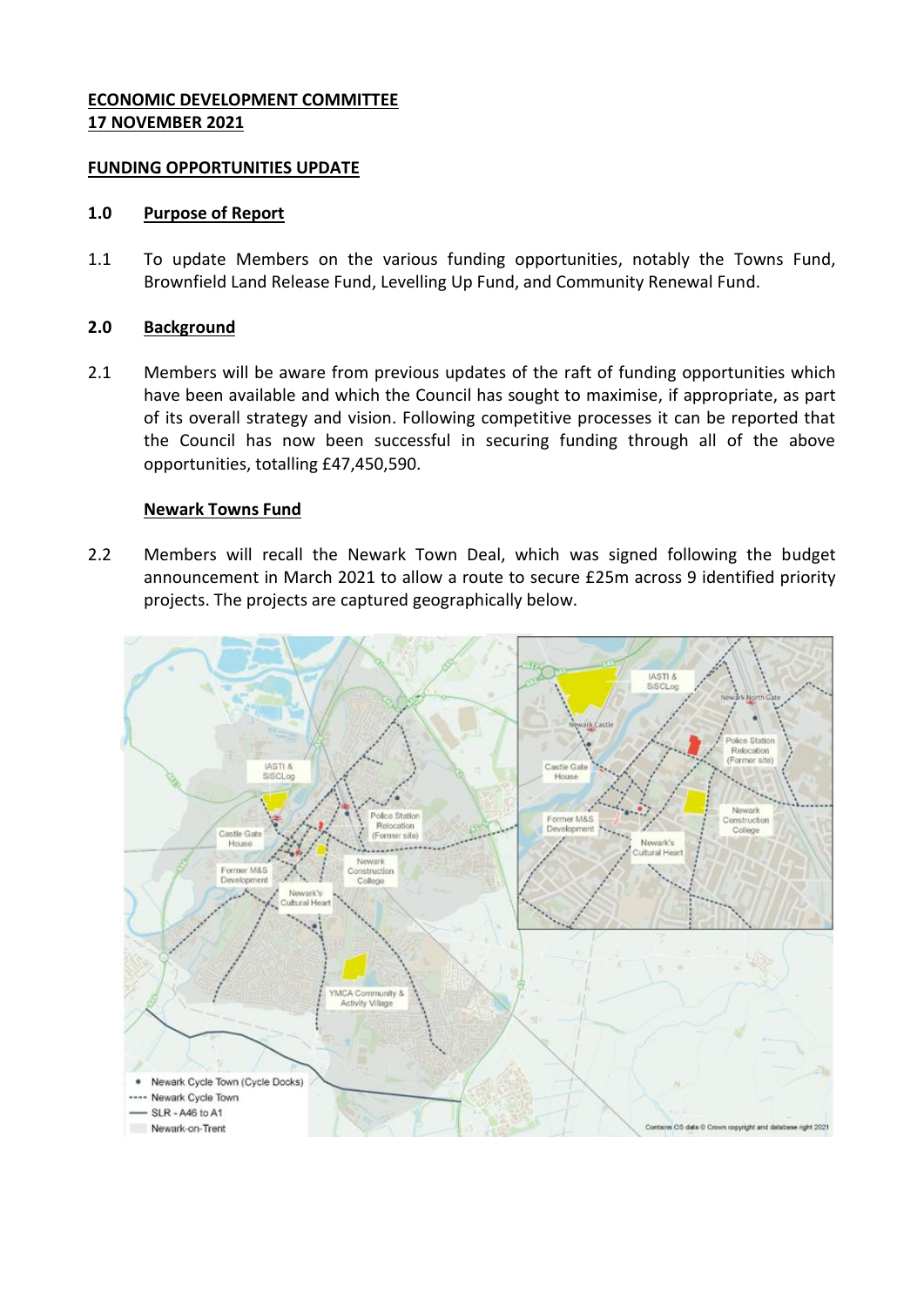## **Towns Fund Business Case Development**

- 2.3 As detailed in previous updates work continues with Project Sponsors to deliver Business Cases for each of the Towns Fund projects. Since the last meeting the Full Business Case for the YMCA Community & Activity Village has been approved and submitted to Government. It is hoped and expected that the full £2m Towns Fund grant will be drawn down in December 2021 for distribution to the YMCA in accordance with their Grant Funding Agreement milestones.
- 2.4 The Full Business Case for the Stodman Street scheme and Outline Business Case for the IASTI have now been formally submitted and are awaiting approval from Quod consulting in consultation with the Council's s151 Officer. It is expected that approval will follow, with Members being asked to delegate authority to conclude any grant agreement to the Council's s151 Officer in consultation with the Newark Towns Board.
- 2.5 Business Cases for all of the other Towns Fund projects continue to be developed, in accordance with the following timetable:

| Project                            | <b>Project Sponsor</b>     | <b>Expected Funding sign-off</b>   |  |
|------------------------------------|----------------------------|------------------------------------|--|
| <b>Newark Construction College</b> | Lincoln College Group      | Complete                           |  |
| Community & Activity Village       | <b>YMCA</b>                | Complete                           |  |
| 32 Stodman Street                  | <b>NSDC</b>                | <b>FBC Pending Approval</b>        |  |
| <b>IASTI®</b>                      | Lincoln College Group      | <b>OBC Pending Approval</b>        |  |
| 20 Minute Town                     | <b>NSDC</b>                | November 2021                      |  |
| SiScLog (Newark Gateway site)      | University of Lincoln/NSDC | January 2022                       |  |
| Castle Gatehouse                   | <b>NSDC</b>                | <b>March 2022</b>                  |  |
| <b>Cultural Heart of Newark</b>    | <b>NSDC</b>                | <b>March 2022</b>                  |  |
| Newark Southern Link Road          | Urban&Civic                | Complete, subject to Grant         |  |
|                                    |                            | Agreement, following the Levelling |  |
|                                    |                            | Up Fund announcement (see below)   |  |

## **Towns Fund Program and Delivery Manager Recruitment**

2.6 Members will recall previous support for the creation of a Town Investment Program Manager in order to oversee the delivery of the Towns Fund program and individual projects. The recruitment process is concluded with the post-holder starting with the Council on 17 November 2021.

## **Newark Police Station**

2.7 Members will have seen that following a review, the Police & Crime Commissioner has elected not to proceed with the proposed relocation of the current station to Castle House. This project will now not be carried forward, with the £1m towns fund grant being recycled into existing Newark Towns Deal projects, subject to Town Board, s151 Officer, and Government approval.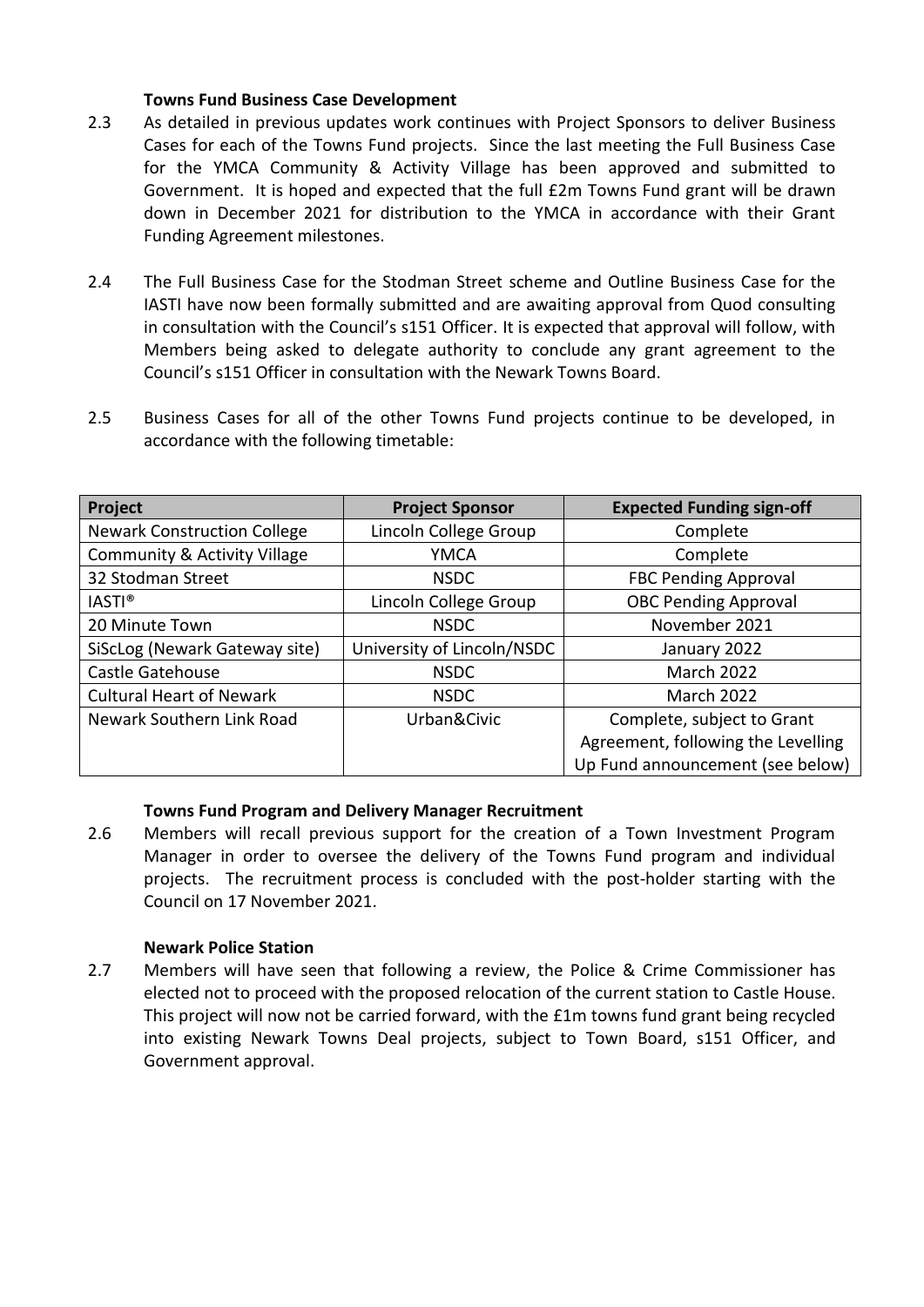## **Levelling Up Fund**

- 2.8 Members will recall that this is a £4.86 billion capital fund to invite proposals from local authorities areas for individual projects or a package bid (similar to the Towns Fund) consisting of multiple projects. District Councils within two-tier areas are eligible to submit bids for each constituency area (up to £20m per area) which lies wholly or partly within their boundary. – in our case 'Newark' and 'Sherwood'. County Council's with transport powers are eligible, in addition, to submit one transport bid (up to £50m). All bids should have the approval of the relevant authority responsible for delivering them. For example, transport bids submitted by district councils should have the approval of their relevant transport authority.
- 2.9 Members will recall that LUF round one invited bids from projects that were well advanced and capable of delivery and spend starting this financial year. There remains no date for when round 2 bids will be invited, nor has there been any additional guidance published. On the back of last month's budget it has been confirmed that "round two will open in Spring 22 and further details will be set out in due course".
- 2.10 This Council submitted its Newark Constituency area bid via Round One (further details below). It remains our intention to work up a round two Sherwood Constituency bid in earnest, in advance of any further details which will follow in 2022. At the time of writing A Sherwood Steering Board has now been mobilised as a vehicle through which Sherwood LUF proposals will be channelled. Consultancy support to support this process will be commissioned before Christmas.
- 2.11 It remains the intention that Nottinghamshire County Council will submit a round two LUF bid which seeks to secure the reopening of the Robin Hood Line in the form of a likely Shirebrook-Ollerton hourly service, extending the current Nottingham-Mansfield Woodhouse service between Nottingham and Ollerton. Any proposals will likely include the reopening or provision of new stations at Warsop, Edwinstowe and Ollerton. Officers continue to work closely with colleagues at NCC, Mansfield, Bassetlaw, and Ashfield as the feasibility work develops.

# **Newark Constituency LUF bid - Newark Southern Link Road**

2.12 Members will recall that the SLR, which was also supported by the Newark Town Investment Plan and Newark Towns Deal, was the subject of our Newark Constituency Area Levelling Up Fund bid (in partnership with colleagues at Nottinghamshire County Council and Urban&Civic) to Government in June 2021. It was confirmed in the Chancellors announcement on 27 October 2021 that our bid has been successful for the full £20m ask. Further details are provided elsewhere on the agenda in the highways update report.

# **Community Renewal Fund**

2.13 In April 2021 the Council undertook to work in partnership with regional and local stakeholders to bid for the new government opportunity entitled Community Renewal Fund (CRF). This programme south to provide a bridge between the roll back of European Funds and the establishment of the Shared Prosperity Fund (SPF) in 2022/23. The CRF identified 4 key themes for investment, which were: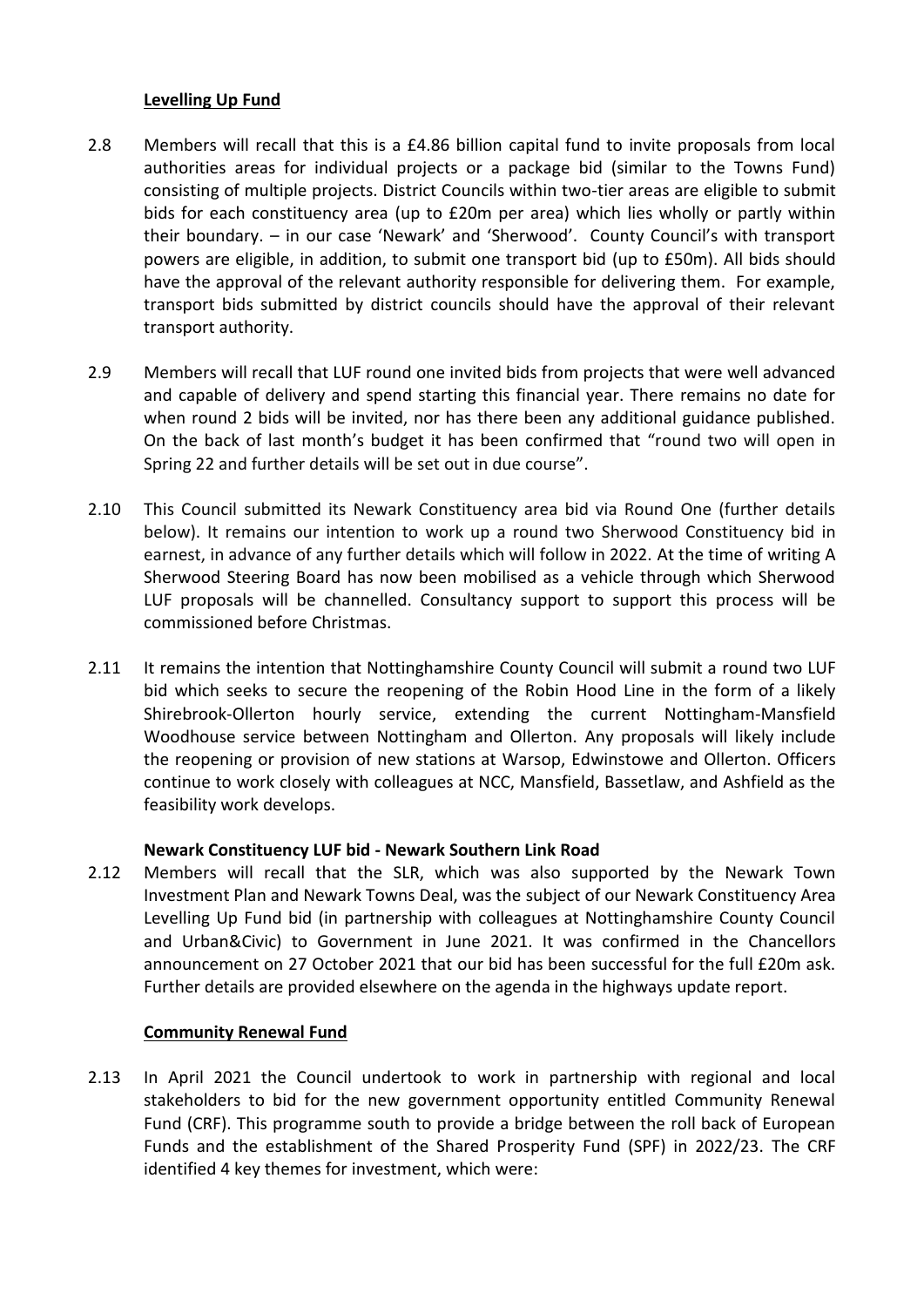- 1. Enterprise
- 2. Skills & Employment
- 3. Low Carbon
- 4. Visitor Economy, Market Towns, Culture & Rural
- 2.14 The CRF sought to be delivered between the intended award of bid in early August 2021 for delivery of outputs and spend before April 2022. The CRF outcome of the award was slightly delayed which was announced in early November 2021 and has extended the delivery of schemes for completion by 30<sup>th</sup> June 2022.
- 2.15 The CRF would only receive bids from projects through County Councils, and in undertaking this Nottinghamshire County Council was proactive and collaborative with the local district council in the commissioning and appraisal process. The County Council developed the local programme based on local priorities for economic growth and allowed the identified priority area Economic Development professionals the opportunity to shape the programme and appraise the submitted bids.
- 2.16 Over 40 bids were received in April 2021 and through this process four Nottinghamshire County bids have been successful. These are:
	- East Midlands Accelerator Programme Nottinghamshire = £1,736,839 (bid says 33% in Newark and Sherwood so £578,368). This is a programme of activity led by East Midlands Chamber which seeks to support business to increase their local carbon intelligence, help retail and hospitality business to develop their e-commerce, finance to help start up businesses, work based training and mentoring to convert kickstart and graduate programmes into a sustained job, and grants to help businesses with resilience and growth.
	- Good work = £542,691 (Bid says 25% in Newark & Sherwood so £135,673) is a programme run by South Yorkshire Housing Association which aims to support people who have complex needs in mental or physical health into employment. This scheme provides 121 coaching and support, mentoring, health and wellbeing support and digital skills development.
	- Newstart = £1,207,190 (bid says 33.3% in Newark & Sherwood equal to £402,396) is a programme run by Groundwork Nottingham as a wage subsidy based employment programme which will support people into employment, new business or develop new skills.
	- Volunteer it Yourself =  $£459,000$  (bid states 33.3% in Newark and Sherwood, so  $£153k$ ): This project will involve young people aged 16-24 years old (who are unemployed or economically inactive) learning or applying vocational skills whilst helping to renovate valued community buildings, places and venues in need if improvement (such as youth centres, community centres, sports clubs, arts & cultural venues and outdoor greenspaces such as parks and community gardens)
- 2.17 Newark & Sherwood Council will continue to work with Nottinghamshire County Council to deliver the CRF programme targeting the key offers available to local residents and businesses.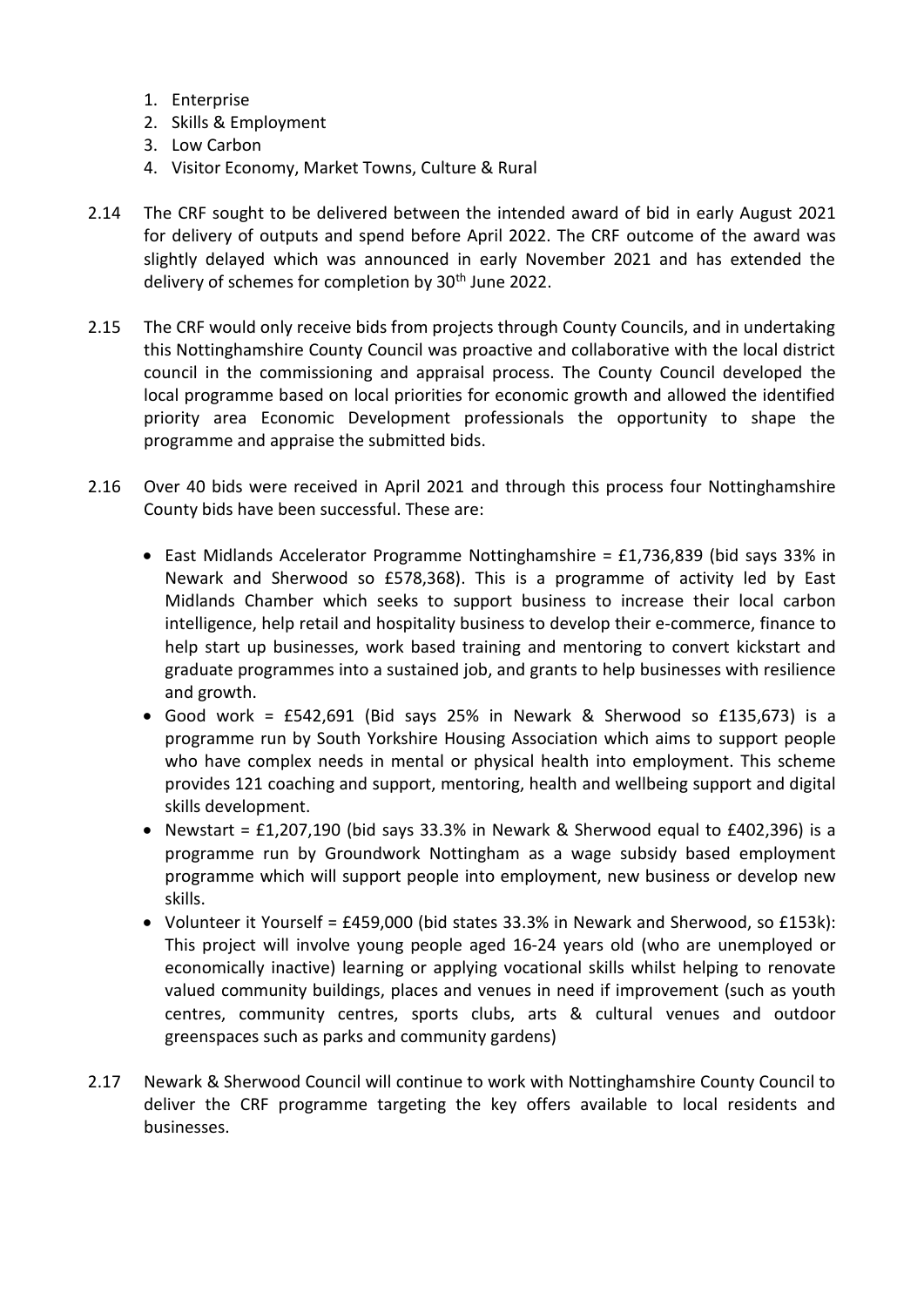# **Brownfield Land Release Fund**

- 2.18 The One Public Estate Brownfield Land Release Fund (LRF) was announced in April 2021 with a closing date in June 2021. The fund aims to bring public sector bodies together, to create better places by using public assets more efficiently, creating service and financial benefits for partners and releasing land for housing and development. The LRF is a unique programme. It targets small sites where viability issues have prevented the release of local authority-owned land for housing delivery. Previous rounds of funding have shown LRFfunded projects can deliver at pace by bridging viability gaps to accelerate the release of land for housing. Newark & Sherwood District Council bid for 2 key strategic projects in June 2021:
- 2.19 A bid of £284k for the Stodman Street scheme was submitted with the aim of supporting the readiness and demolition of the former Marks & Spencer. This project currently has a planning application submitted and is seeking to undertake development over 2022/23.
- 2.20 In addition to the successful grant for Stodman Street £1.05m has also been successfully claimed to assist the Yorke Drive Regeneration project from the Brownfield Land Release Fund. Updates on this grant, and the wider project are provided to Members via the Homes and Communities Committee agenda.

# **3.0 Equalities Implications**

3.1 Each project and fund is required to specifically address equalities and access implications as they are developed. This will be captured in detail through the scheme and any relevant Business Case and assurance submissions.

# **4.0 Digital Implications**

4.1 There are digital implications within many of the plans and projects identified, with the need to ensure appropriate digital infrastructure, skills and future innovative and creative employment opportunities being key to many objectives. Each project will be required to identify this as they progress.

## **5.0 Financial Implications – FIN 21-22/8869**

- 5.1 The financial implications for Southern Link Road are included within the report to Economic Development 'Highways Update'. It confirms the current budget remaining of £11m (NSDC £5m and LEP £6m) plus the additional £20m gained through LUP. With the total costs estimated at £70.9m this leaves a balance to be attained of £39.9m. This is to be made up by Urban and Civic (private contribution). Discussions to secure the £39.9m are at an advanced stage, we are currently awaiting confirmation of. Once the situation is resolved in respect of the balancing figure of £39.9m both this and LUP funding of £20m will be proposed to be added to the capital programme.
- 5.2 The financial implications for Yorke Drive are presented within a report to Homes & Communities. The project has had a successful bid of £1.05m granted from the Brownfield Land Release Fund. Pending approval through Homes & Communities this will be added to the capital programme.